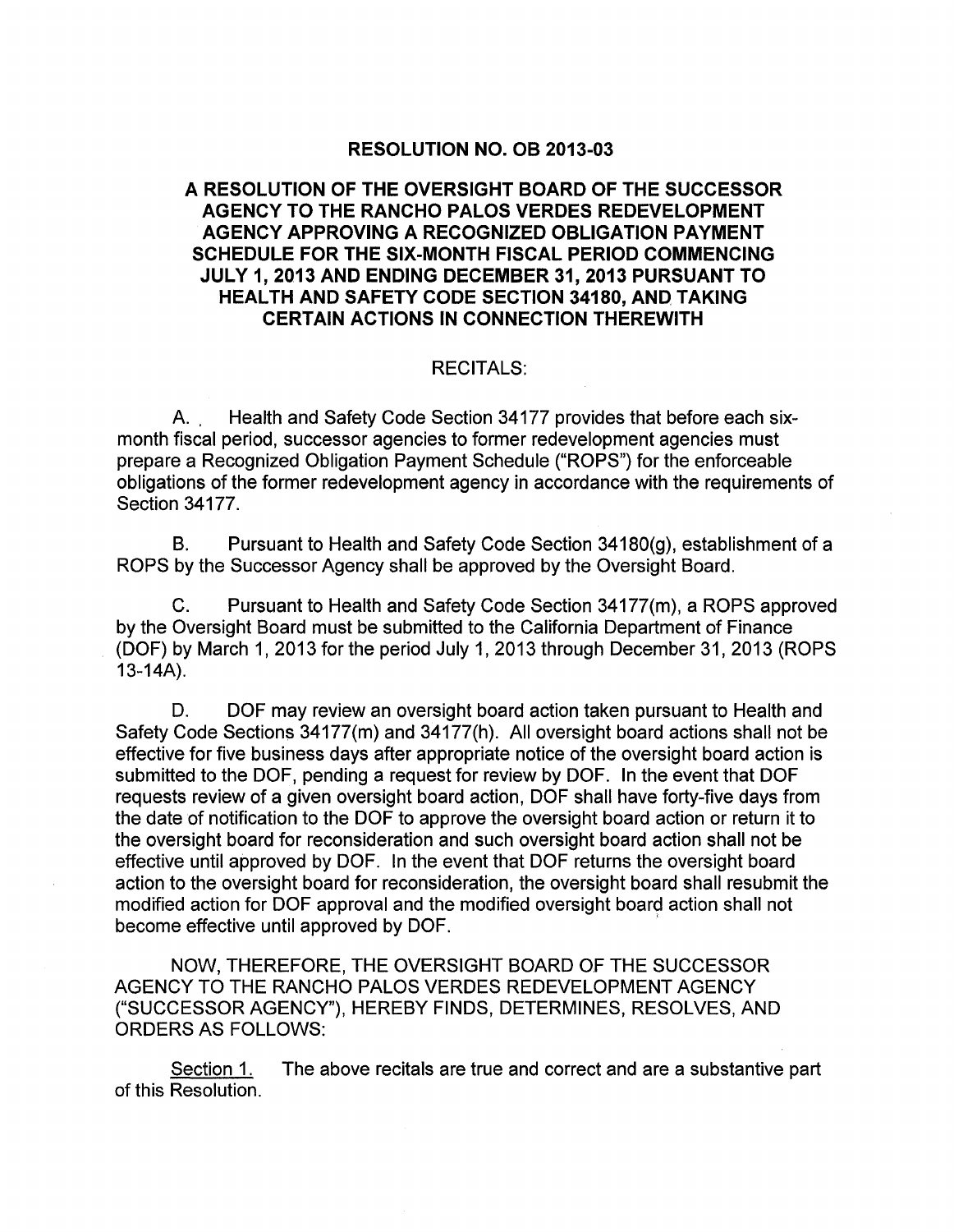Section 2. This Resolution is adopted pursuant to Health and Safety Code Section 34180(g).

Section 3. The Oversight Board hereby approves the ROPS 13-14A as presented in the attached Exhibit A; and hereby directs the staff of the Successor Agency to post the ROPS 13-14A on the Successor Agency's Internet website (being a page on the Internet website of the City of Rancho Palos Verdes); and submit the ROPS 13-14A to the County Auditor-Controller and State Controller's Office ("SCO") and to the OOF, together with a copy of this Resolution and the telephone number and email contact information for the Finance Officer of the Successor Agency, the official designated by the Oversight Board to whom OOF may make a request for review in connection with ROPS. Unless the County Auditor-Controller, the SCO, or OOF directs otherwise, such submittal may be by mail or electronic means, and a notification providing·the Internet website location of the posted documents will suffice.

Section 4. The officers of the Oversight Board and the staff of the Successor Agency are hereby authorized and directed, jointly and severally, to do any and all things which they may deem necessary or advisable to effectuate this Resolution.

**PASSED AND ADOPTED** this 27<sup>th</sup> day of February, 2013.

/s/Larry C. Clark Chair

is<br>R

ATTEST:

Secretary tryn Downs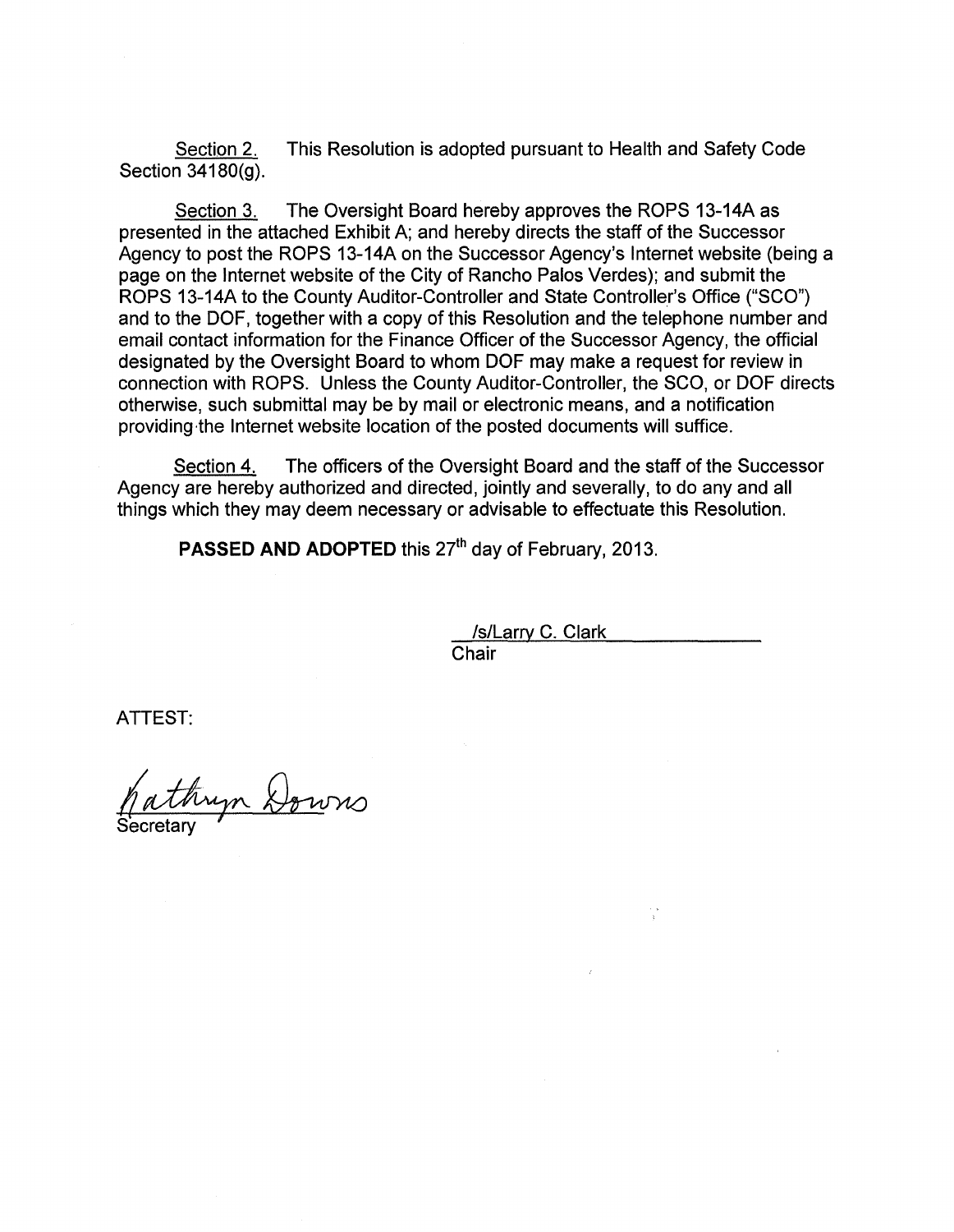# EXHIBIT A

# SUCCESSOR AGENCY TO THE RANCHO PALOS VERDES REDEVELOPMENT AGENCY RECOGNIZED OBLIGATION PAYMENT SCHEDULE (July 1, 2013 through December 31,2013)

 $\sim 100$  km s  $^{-1}$ 

 $\mathcal{L}_{\mathrm{eff}}$ 

 $\frac{1}{2} \sum_{i=1}^{n} \frac{1}{i} \sum_{j=1}^{n} \frac{1}{j}$ 

 $\sim 200$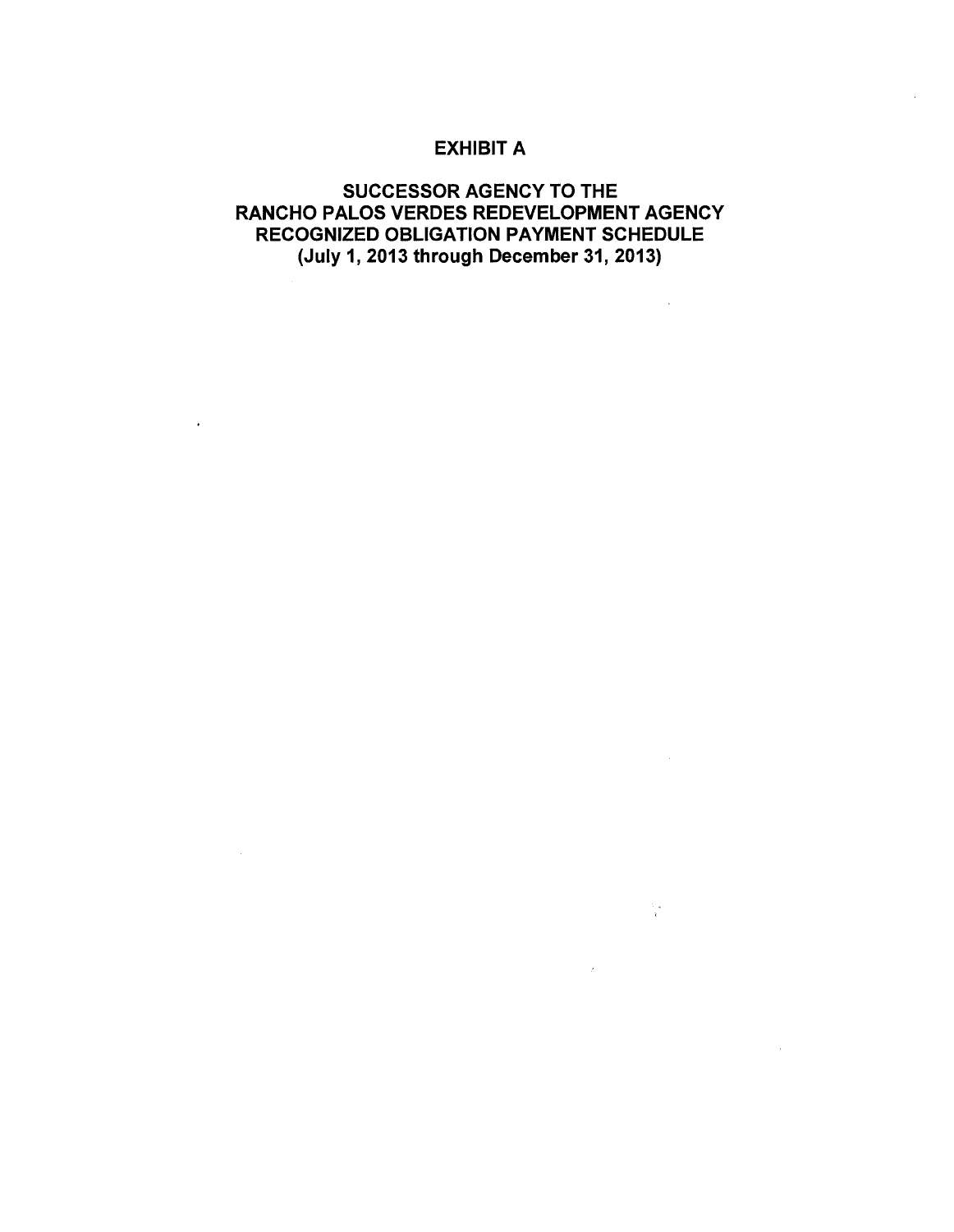# **SUCCESSOR AGENCY CONTACT INFORMATION**

## **Successor Agency**

| ID:                      | 137                        |
|--------------------------|----------------------------|
| County:                  | <b>Los Angeles</b>         |
| <b>Successor Agency:</b> | <b>Rancho Palos Verdes</b> |

### **Primary Contact**

| Honorific (Ms, Mr, Mrs) |                        |  |
|-------------------------|------------------------|--|
| <b>First Name</b>       | <b>Dennis</b>          |  |
| Last Name               | McLean                 |  |
| Title                   | <b>Finance Officer</b> |  |
| Address                 | 30940 Hawthorne Blvd   |  |
| City                    | Rancho Palos Verdes    |  |
| State                   | ICA                    |  |

Zip Phone Number Email Address

### **Secondary Contact**

Honorific (Ms, Mr, Mrs) First Name Last Name Title Phone Number Email Address

| 30940 Hawthorne Blvd       |  |
|----------------------------|--|
|                            |  |
| <b>Rancho Palos Verdes</b> |  |
| CA                         |  |
| 90275                      |  |
| 310-544-5212               |  |
| dennism@rpv.com            |  |

| Kathryn                         |  |
|---------------------------------|--|
| Downs                           |  |
| Deputy Director of Finance & IT |  |
| 310-544-5216                    |  |
| kathrynd@rpv.com                |  |

i<br>Vi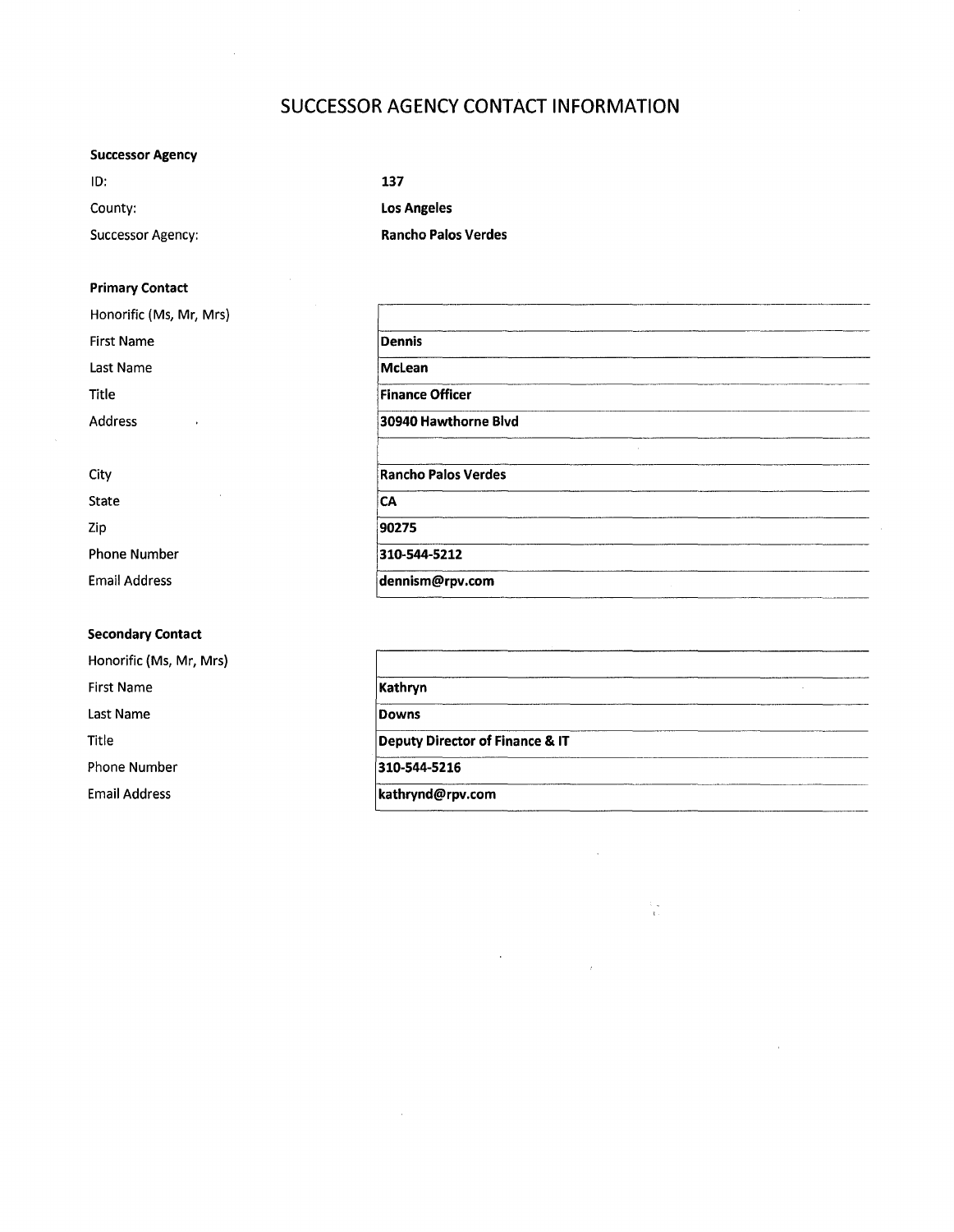### SUMMARY OF RECOGNIZED OBLIGATION PAYMENT SCHEDULE

Filed for the July 1, 2013 to December 31, 2013 Period

### Name of Successor Agency: RANCHO PALOS VERDES (LOS ANGELES)

 $\sim$ 

|   | <b>Outstanding Debt or Obligation</b>                                                                                      |                                                                                                                                                    | <b>Total</b>             |  |  |  |  |
|---|----------------------------------------------------------------------------------------------------------------------------|----------------------------------------------------------------------------------------------------------------------------------------------------|--------------------------|--|--|--|--|
|   | <b>Total Outstanding Debt or Obligation</b>                                                                                |                                                                                                                                                    | \$4,976,984              |  |  |  |  |
|   | <b>Current Period Outstanding Debt or Obligation</b>                                                                       |                                                                                                                                                    | <b>Six-Month Total</b>   |  |  |  |  |
| А | Available Revenues Other Than Anticipated RPTTF Funding                                                                    |                                                                                                                                                    | \$0                      |  |  |  |  |
| В | <b>Enforceable Obligations Funded with RPTTF</b>                                                                           |                                                                                                                                                    | \$290,609                |  |  |  |  |
| c | Administrative Allowance Funded with RPTTF                                                                                 |                                                                                                                                                    | \$100,000                |  |  |  |  |
| D | Total RPTTF Funded $(B + C = D)$                                                                                           |                                                                                                                                                    | \$390,609                |  |  |  |  |
| Ε | Total Current Period Outstanding Debt or Obligation (A + B + C = E) Should be same amount as ROPS form six-month total     |                                                                                                                                                    | \$390,609                |  |  |  |  |
|   | <b>Enter Total Six-Month Anticipated RPTTF Funding</b>                                                                     |                                                                                                                                                    | \$600,000                |  |  |  |  |
| G | Variance (F - D = G) Maximum RPTTF Allowable should not exceed Total Anticipated RPTTF Funding                             | \$209,391                                                                                                                                          |                          |  |  |  |  |
|   | Prior Period (July 1, 2012 through December 31, 2012) Estimated vs. Actual Payments (as required in HSC section 34186 (a)) |                                                                                                                                                    |                          |  |  |  |  |
| н |                                                                                                                            | Enter Estimated Obligations Funded by RPTTF (lesser of Finance's approved RPTTF amount including admin allowance or the actual amount distributed) | \$500,471                |  |  |  |  |
|   | <b>Enter Actual Obligations Paid with RPTTF</b>                                                                            |                                                                                                                                                    | \$381,653                |  |  |  |  |
|   | Enter Actual Administrative Expenses Paid with RPTTF                                                                       |                                                                                                                                                    | \$44,868                 |  |  |  |  |
| к | Adjustment to Redevelopment Obligation Retirement Fund (H - $(i + j) = K$ )                                                | \$73,950                                                                                                                                           |                          |  |  |  |  |
|   | Adjustment to RPTTF $(D - K = L)$                                                                                          |                                                                                                                                                    | \$316,659                |  |  |  |  |
|   | Certification of Oversight Board Chairman:                                                                                 | Larry C. Clark                                                                                                                                     | Chair of Oversight Board |  |  |  |  |
|   | Pursuant to Section 34177(m) of the Health and Safety code,                                                                | Title                                                                                                                                              |                          |  |  |  |  |
|   | I hereby certify that the above is a true and accurate Recognized                                                          | Larry C. Clark                                                                                                                                     |                          |  |  |  |  |
|   | Obligation Payment Schedule for the above named agency.                                                                    | February 27, 2013                                                                                                                                  |                          |  |  |  |  |

Date

 $\mathcal{A}^{\pm}$ 

Signature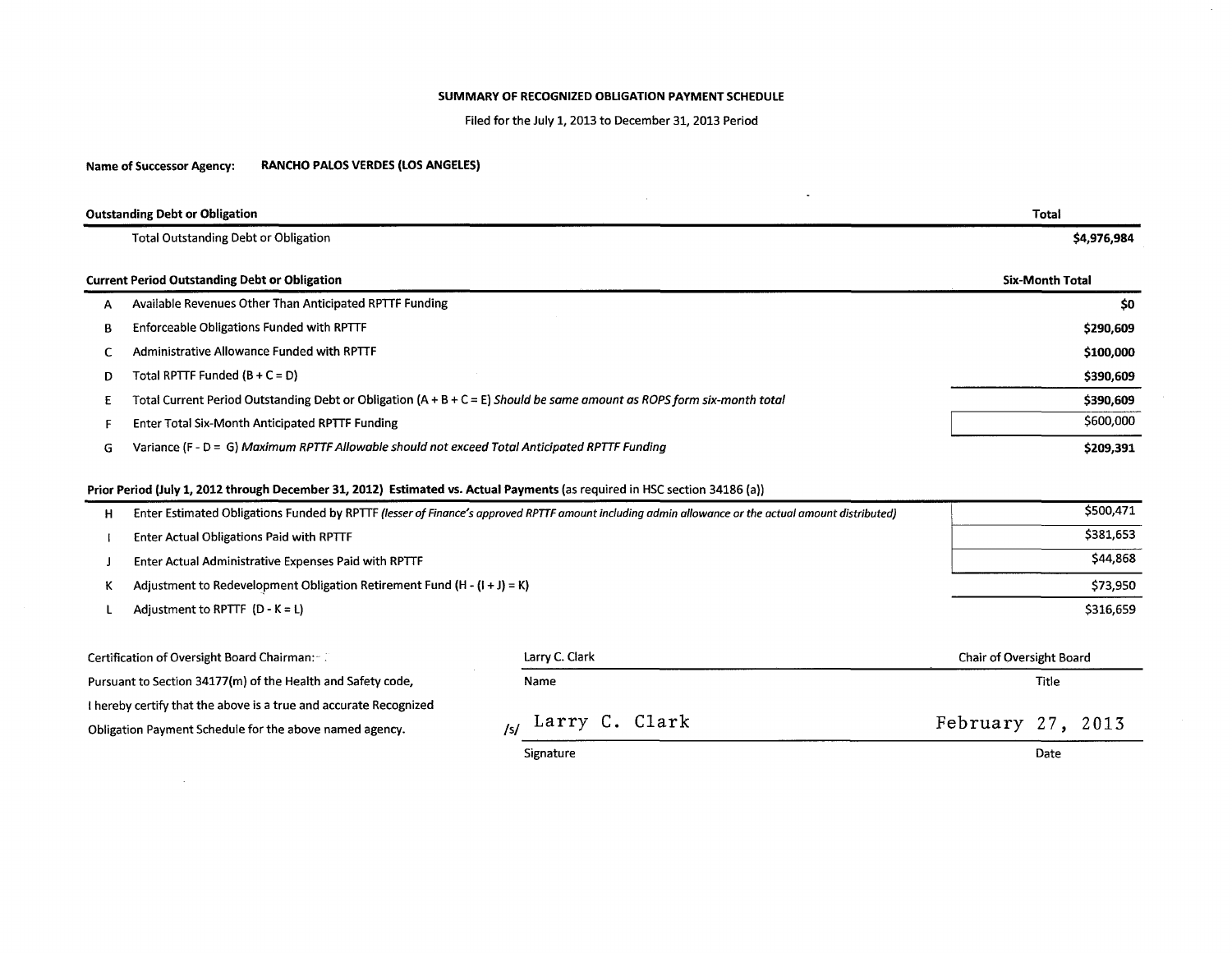Oversight Board Approval Date: \_\_\_\_\_\_\_\_ \_

 $\sim 10^{11}$  km  $^{-1}$ 

# RANCHO PALOS VERDES (LOS ANGELES) RECOGNIZ£D OBlIGATION PAYMENT SCHEDULE (ROPS 13-14A) July 1. 2013 tbroup December 31. 2013

| <b>Total Due During</b><br>Contract/Agreement<br>Contract/Agreement<br><b>Total Outstanding</b><br>Físcal Year<br>Bond Proceeds   Reserve Balance   Admin Allowance<br>Project Name / Debt Obligation<br><b>Execution Date</b><br><b>Termination Date</b><br><b>Description/Project Scope</b><br><b>Debt or Obligation</b><br><b>RPTTF</b><br><b>Six-Month Total</b><br>Payee<br>Project Area<br>2013-14<br>Other<br>\$4,976,984<br>\$290,609<br>\$629,780<br>50<br>50<br>\$100,000<br>-\$0 ∲<br>12/2/1997<br>12/2/2027<br>County of Los Angeles<br>Restructured debt to abate active landslides within the<br>1 1997 Tax Increment Bond<br>Project Area 1<br>4,945,000<br>378,875<br>258,625<br>$\mathbf o$<br>$\mathbf{o}$<br>$\mathbf{0}$<br>Project Area<br>11/1/1997<br>Accrued interest on original debt to abate active landslides in Project Area 1<br>2 1997 Deferred Interest Debt<br><b>County of Los Angeles</b><br>31,984<br>31,984<br>31,984<br>$\Omega$<br>-0<br>n<br>$\mathbf{r}$<br>the Project Area<br>11/27/2034<br>12/1/2003<br>City of Rancho Palos Verdes.<br>Loan from City to abote active landslides in the Project Area \Project Area 1<br>Consolidated Loan from City<br>ю.<br>c 13<br>S<br><b>STATISTICS</b><br>4 Abalone Cove Property Assessment<br>Abalone Cove Landslide<br>Property assessment for parcels owned by Agency<br>Project Area 1<br>7,510<br>$\Omega$<br><b>Abatement District</b><br>Klondike Canyon Landslide<br>5 Klondike Canyon Property Assessment<br>Property assessment for parcels owned by Agency<br>Project Area 1<br>11,411<br>$\mathbf{0}$<br><b>Abatement District</b><br>3/20/2009<br>City of Rancho Palos Verdes<br>Loan to RDA Housing Fund that was then loaned to AMCAL to N/A<br>6 AMCAL Affordable Housing Project<br>12/18/2065<br>83<br>1999-1999<br>Affordable Housing Fund<br>fund-project-construction costs and construction of the construction<br>7 Administration<br>Various<br>Administrative costs related to dissolution activities (staffing, N/A<br>N/I<br>200,000<br>100,000<br>legal, insurance, supplies, building & equipment, etc.)<br>11/1/1997<br>11/27/2034<br>County deferral of tax increment it would otherwise receive N/A<br>8 County Deferral of Tax Increment<br><b>County of Los Angeles</b><br>Unknown<br>$\Omega$<br>$\Omega$<br>$\mathbf{r}$<br>pursuant to a Settlement Agreement<br>$\bullet$<br>$\overline{0}$<br>$\overline{\mathbf{0}}$<br>$\mathbf{0}$<br>$\overline{\bullet}$<br>$^{\circ}$<br>$\overline{\phantom{a}}$ |        |  |  |  | $\bullet$ | <b>Funding Source</b> |  |  |  |                                         |
|-----------------------------------------------------------------------------------------------------------------------------------------------------------------------------------------------------------------------------------------------------------------------------------------------------------------------------------------------------------------------------------------------------------------------------------------------------------------------------------------------------------------------------------------------------------------------------------------------------------------------------------------------------------------------------------------------------------------------------------------------------------------------------------------------------------------------------------------------------------------------------------------------------------------------------------------------------------------------------------------------------------------------------------------------------------------------------------------------------------------------------------------------------------------------------------------------------------------------------------------------------------------------------------------------------------------------------------------------------------------------------------------------------------------------------------------------------------------------------------------------------------------------------------------------------------------------------------------------------------------------------------------------------------------------------------------------------------------------------------------------------------------------------------------------------------------------------------------------------------------------------------------------------------------------------------------------------------------------------------------------------------------------------------------------------------------------------------------------------------------------------------------------------------------------------------------------------------------------------------------------------------------------------------------------------------------------------------------------------------------------------------------------------------------------------------------------------------------------------------------------------------------------------------|--------|--|--|--|-----------|-----------------------|--|--|--|-----------------------------------------|
|                                                                                                                                                                                                                                                                                                                                                                                                                                                                                                                                                                                                                                                                                                                                                                                                                                                                                                                                                                                                                                                                                                                                                                                                                                                                                                                                                                                                                                                                                                                                                                                                                                                                                                                                                                                                                                                                                                                                                                                                                                                                                                                                                                                                                                                                                                                                                                                                                                                                                                                                   |        |  |  |  |           |                       |  |  |  |                                         |
|                                                                                                                                                                                                                                                                                                                                                                                                                                                                                                                                                                                                                                                                                                                                                                                                                                                                                                                                                                                                                                                                                                                                                                                                                                                                                                                                                                                                                                                                                                                                                                                                                                                                                                                                                                                                                                                                                                                                                                                                                                                                                                                                                                                                                                                                                                                                                                                                                                                                                                                                   | item # |  |  |  |           |                       |  |  |  |                                         |
|                                                                                                                                                                                                                                                                                                                                                                                                                                                                                                                                                                                                                                                                                                                                                                                                                                                                                                                                                                                                                                                                                                                                                                                                                                                                                                                                                                                                                                                                                                                                                                                                                                                                                                                                                                                                                                                                                                                                                                                                                                                                                                                                                                                                                                                                                                                                                                                                                                                                                                                                   |        |  |  |  |           |                       |  |  |  | \$390,609                               |
|                                                                                                                                                                                                                                                                                                                                                                                                                                                                                                                                                                                                                                                                                                                                                                                                                                                                                                                                                                                                                                                                                                                                                                                                                                                                                                                                                                                                                                                                                                                                                                                                                                                                                                                                                                                                                                                                                                                                                                                                                                                                                                                                                                                                                                                                                                                                                                                                                                                                                                                                   |        |  |  |  |           |                       |  |  |  | 258,625                                 |
|                                                                                                                                                                                                                                                                                                                                                                                                                                                                                                                                                                                                                                                                                                                                                                                                                                                                                                                                                                                                                                                                                                                                                                                                                                                                                                                                                                                                                                                                                                                                                                                                                                                                                                                                                                                                                                                                                                                                                                                                                                                                                                                                                                                                                                                                                                                                                                                                                                                                                                                                   |        |  |  |  |           |                       |  |  |  | 31,984                                  |
|                                                                                                                                                                                                                                                                                                                                                                                                                                                                                                                                                                                                                                                                                                                                                                                                                                                                                                                                                                                                                                                                                                                                                                                                                                                                                                                                                                                                                                                                                                                                                                                                                                                                                                                                                                                                                                                                                                                                                                                                                                                                                                                                                                                                                                                                                                                                                                                                                                                                                                                                   |        |  |  |  |           |                       |  |  |  | $\Omega$                                |
|                                                                                                                                                                                                                                                                                                                                                                                                                                                                                                                                                                                                                                                                                                                                                                                                                                                                                                                                                                                                                                                                                                                                                                                                                                                                                                                                                                                                                                                                                                                                                                                                                                                                                                                                                                                                                                                                                                                                                                                                                                                                                                                                                                                                                                                                                                                                                                                                                                                                                                                                   |        |  |  |  |           |                       |  |  |  |                                         |
|                                                                                                                                                                                                                                                                                                                                                                                                                                                                                                                                                                                                                                                                                                                                                                                                                                                                                                                                                                                                                                                                                                                                                                                                                                                                                                                                                                                                                                                                                                                                                                                                                                                                                                                                                                                                                                                                                                                                                                                                                                                                                                                                                                                                                                                                                                                                                                                                                                                                                                                                   |        |  |  |  |           |                       |  |  |  |                                         |
|                                                                                                                                                                                                                                                                                                                                                                                                                                                                                                                                                                                                                                                                                                                                                                                                                                                                                                                                                                                                                                                                                                                                                                                                                                                                                                                                                                                                                                                                                                                                                                                                                                                                                                                                                                                                                                                                                                                                                                                                                                                                                                                                                                                                                                                                                                                                                                                                                                                                                                                                   | S.     |  |  |  |           |                       |  |  |  |                                         |
|                                                                                                                                                                                                                                                                                                                                                                                                                                                                                                                                                                                                                                                                                                                                                                                                                                                                                                                                                                                                                                                                                                                                                                                                                                                                                                                                                                                                                                                                                                                                                                                                                                                                                                                                                                                                                                                                                                                                                                                                                                                                                                                                                                                                                                                                                                                                                                                                                                                                                                                                   |        |  |  |  |           |                       |  |  |  | 100,000                                 |
|                                                                                                                                                                                                                                                                                                                                                                                                                                                                                                                                                                                                                                                                                                                                                                                                                                                                                                                                                                                                                                                                                                                                                                                                                                                                                                                                                                                                                                                                                                                                                                                                                                                                                                                                                                                                                                                                                                                                                                                                                                                                                                                                                                                                                                                                                                                                                                                                                                                                                                                                   |        |  |  |  |           |                       |  |  |  | $\mathbf{a}$                            |
|                                                                                                                                                                                                                                                                                                                                                                                                                                                                                                                                                                                                                                                                                                                                                                                                                                                                                                                                                                                                                                                                                                                                                                                                                                                                                                                                                                                                                                                                                                                                                                                                                                                                                                                                                                                                                                                                                                                                                                                                                                                                                                                                                                                                                                                                                                                                                                                                                                                                                                                                   |        |  |  |  |           |                       |  |  |  |                                         |
|                                                                                                                                                                                                                                                                                                                                                                                                                                                                                                                                                                                                                                                                                                                                                                                                                                                                                                                                                                                                                                                                                                                                                                                                                                                                                                                                                                                                                                                                                                                                                                                                                                                                                                                                                                                                                                                                                                                                                                                                                                                                                                                                                                                                                                                                                                                                                                                                                                                                                                                                   |        |  |  |  |           |                       |  |  |  | n                                       |
|                                                                                                                                                                                                                                                                                                                                                                                                                                                                                                                                                                                                                                                                                                                                                                                                                                                                                                                                                                                                                                                                                                                                                                                                                                                                                                                                                                                                                                                                                                                                                                                                                                                                                                                                                                                                                                                                                                                                                                                                                                                                                                                                                                                                                                                                                                                                                                                                                                                                                                                                   |        |  |  |  |           |                       |  |  |  | $\overline{\phantom{a}}$                |
|                                                                                                                                                                                                                                                                                                                                                                                                                                                                                                                                                                                                                                                                                                                                                                                                                                                                                                                                                                                                                                                                                                                                                                                                                                                                                                                                                                                                                                                                                                                                                                                                                                                                                                                                                                                                                                                                                                                                                                                                                                                                                                                                                                                                                                                                                                                                                                                                                                                                                                                                   |        |  |  |  |           |                       |  |  |  | $\bullet$                               |
|                                                                                                                                                                                                                                                                                                                                                                                                                                                                                                                                                                                                                                                                                                                                                                                                                                                                                                                                                                                                                                                                                                                                                                                                                                                                                                                                                                                                                                                                                                                                                                                                                                                                                                                                                                                                                                                                                                                                                                                                                                                                                                                                                                                                                                                                                                                                                                                                                                                                                                                                   |        |  |  |  |           |                       |  |  |  | $\overline{\phantom{a}}$                |
|                                                                                                                                                                                                                                                                                                                                                                                                                                                                                                                                                                                                                                                                                                                                                                                                                                                                                                                                                                                                                                                                                                                                                                                                                                                                                                                                                                                                                                                                                                                                                                                                                                                                                                                                                                                                                                                                                                                                                                                                                                                                                                                                                                                                                                                                                                                                                                                                                                                                                                                                   |        |  |  |  |           |                       |  |  |  | ۰Ö                                      |
|                                                                                                                                                                                                                                                                                                                                                                                                                                                                                                                                                                                                                                                                                                                                                                                                                                                                                                                                                                                                                                                                                                                                                                                                                                                                                                                                                                                                                                                                                                                                                                                                                                                                                                                                                                                                                                                                                                                                                                                                                                                                                                                                                                                                                                                                                                                                                                                                                                                                                                                                   |        |  |  |  |           |                       |  |  |  | $\overline{\bullet}$                    |
|                                                                                                                                                                                                                                                                                                                                                                                                                                                                                                                                                                                                                                                                                                                                                                                                                                                                                                                                                                                                                                                                                                                                                                                                                                                                                                                                                                                                                                                                                                                                                                                                                                                                                                                                                                                                                                                                                                                                                                                                                                                                                                                                                                                                                                                                                                                                                                                                                                                                                                                                   |        |  |  |  |           |                       |  |  |  | $\overline{\phantom{a}}$                |
|                                                                                                                                                                                                                                                                                                                                                                                                                                                                                                                                                                                                                                                                                                                                                                                                                                                                                                                                                                                                                                                                                                                                                                                                                                                                                                                                                                                                                                                                                                                                                                                                                                                                                                                                                                                                                                                                                                                                                                                                                                                                                                                                                                                                                                                                                                                                                                                                                                                                                                                                   |        |  |  |  |           |                       |  |  |  | $\bullet$                               |
|                                                                                                                                                                                                                                                                                                                                                                                                                                                                                                                                                                                                                                                                                                                                                                                                                                                                                                                                                                                                                                                                                                                                                                                                                                                                                                                                                                                                                                                                                                                                                                                                                                                                                                                                                                                                                                                                                                                                                                                                                                                                                                                                                                                                                                                                                                                                                                                                                                                                                                                                   |        |  |  |  |           |                       |  |  |  | $\overline{\mathbf{a}}$<br>$\mathbf{a}$ |
|                                                                                                                                                                                                                                                                                                                                                                                                                                                                                                                                                                                                                                                                                                                                                                                                                                                                                                                                                                                                                                                                                                                                                                                                                                                                                                                                                                                                                                                                                                                                                                                                                                                                                                                                                                                                                                                                                                                                                                                                                                                                                                                                                                                                                                                                                                                                                                                                                                                                                                                                   |        |  |  |  |           |                       |  |  |  | $\mathbf o$                             |
|                                                                                                                                                                                                                                                                                                                                                                                                                                                                                                                                                                                                                                                                                                                                                                                                                                                                                                                                                                                                                                                                                                                                                                                                                                                                                                                                                                                                                                                                                                                                                                                                                                                                                                                                                                                                                                                                                                                                                                                                                                                                                                                                                                                                                                                                                                                                                                                                                                                                                                                                   |        |  |  |  |           |                       |  |  |  | $\bullet$                               |
|                                                                                                                                                                                                                                                                                                                                                                                                                                                                                                                                                                                                                                                                                                                                                                                                                                                                                                                                                                                                                                                                                                                                                                                                                                                                                                                                                                                                                                                                                                                                                                                                                                                                                                                                                                                                                                                                                                                                                                                                                                                                                                                                                                                                                                                                                                                                                                                                                                                                                                                                   |        |  |  |  |           |                       |  |  |  | $\mathbf{o}$                            |
|                                                                                                                                                                                                                                                                                                                                                                                                                                                                                                                                                                                                                                                                                                                                                                                                                                                                                                                                                                                                                                                                                                                                                                                                                                                                                                                                                                                                                                                                                                                                                                                                                                                                                                                                                                                                                                                                                                                                                                                                                                                                                                                                                                                                                                                                                                                                                                                                                                                                                                                                   |        |  |  |  |           |                       |  |  |  | $\overline{0}$                          |
|                                                                                                                                                                                                                                                                                                                                                                                                                                                                                                                                                                                                                                                                                                                                                                                                                                                                                                                                                                                                                                                                                                                                                                                                                                                                                                                                                                                                                                                                                                                                                                                                                                                                                                                                                                                                                                                                                                                                                                                                                                                                                                                                                                                                                                                                                                                                                                                                                                                                                                                                   |        |  |  |  |           |                       |  |  |  | $\theta$<br>$\Omega$                    |
|                                                                                                                                                                                                                                                                                                                                                                                                                                                                                                                                                                                                                                                                                                                                                                                                                                                                                                                                                                                                                                                                                                                                                                                                                                                                                                                                                                                                                                                                                                                                                                                                                                                                                                                                                                                                                                                                                                                                                                                                                                                                                                                                                                                                                                                                                                                                                                                                                                                                                                                                   |        |  |  |  |           |                       |  |  |  | $\mathbf{o}$                            |
|                                                                                                                                                                                                                                                                                                                                                                                                                                                                                                                                                                                                                                                                                                                                                                                                                                                                                                                                                                                                                                                                                                                                                                                                                                                                                                                                                                                                                                                                                                                                                                                                                                                                                                                                                                                                                                                                                                                                                                                                                                                                                                                                                                                                                                                                                                                                                                                                                                                                                                                                   |        |  |  |  |           |                       |  |  |  | $\Omega$                                |
|                                                                                                                                                                                                                                                                                                                                                                                                                                                                                                                                                                                                                                                                                                                                                                                                                                                                                                                                                                                                                                                                                                                                                                                                                                                                                                                                                                                                                                                                                                                                                                                                                                                                                                                                                                                                                                                                                                                                                                                                                                                                                                                                                                                                                                                                                                                                                                                                                                                                                                                                   |        |  |  |  |           |                       |  |  |  | $\bullet$                               |
|                                                                                                                                                                                                                                                                                                                                                                                                                                                                                                                                                                                                                                                                                                                                                                                                                                                                                                                                                                                                                                                                                                                                                                                                                                                                                                                                                                                                                                                                                                                                                                                                                                                                                                                                                                                                                                                                                                                                                                                                                                                                                                                                                                                                                                                                                                                                                                                                                                                                                                                                   |        |  |  |  |           |                       |  |  |  |                                         |
|                                                                                                                                                                                                                                                                                                                                                                                                                                                                                                                                                                                                                                                                                                                                                                                                                                                                                                                                                                                                                                                                                                                                                                                                                                                                                                                                                                                                                                                                                                                                                                                                                                                                                                                                                                                                                                                                                                                                                                                                                                                                                                                                                                                                                                                                                                                                                                                                                                                                                                                                   |        |  |  |  |           |                       |  |  |  | $\bullet$                               |
|                                                                                                                                                                                                                                                                                                                                                                                                                                                                                                                                                                                                                                                                                                                                                                                                                                                                                                                                                                                                                                                                                                                                                                                                                                                                                                                                                                                                                                                                                                                                                                                                                                                                                                                                                                                                                                                                                                                                                                                                                                                                                                                                                                                                                                                                                                                                                                                                                                                                                                                                   |        |  |  |  |           |                       |  |  |  | $\overline{\bullet}$                    |
|                                                                                                                                                                                                                                                                                                                                                                                                                                                                                                                                                                                                                                                                                                                                                                                                                                                                                                                                                                                                                                                                                                                                                                                                                                                                                                                                                                                                                                                                                                                                                                                                                                                                                                                                                                                                                                                                                                                                                                                                                                                                                                                                                                                                                                                                                                                                                                                                                                                                                                                                   |        |  |  |  |           |                       |  |  |  | $\circ$                                 |
|                                                                                                                                                                                                                                                                                                                                                                                                                                                                                                                                                                                                                                                                                                                                                                                                                                                                                                                                                                                                                                                                                                                                                                                                                                                                                                                                                                                                                                                                                                                                                                                                                                                                                                                                                                                                                                                                                                                                                                                                                                                                                                                                                                                                                                                                                                                                                                                                                                                                                                                                   |        |  |  |  |           |                       |  |  |  | $\overline{\mathbf{0}}$                 |
|                                                                                                                                                                                                                                                                                                                                                                                                                                                                                                                                                                                                                                                                                                                                                                                                                                                                                                                                                                                                                                                                                                                                                                                                                                                                                                                                                                                                                                                                                                                                                                                                                                                                                                                                                                                                                                                                                                                                                                                                                                                                                                                                                                                                                                                                                                                                                                                                                                                                                                                                   |        |  |  |  |           |                       |  |  |  | $\bullet$                               |
|                                                                                                                                                                                                                                                                                                                                                                                                                                                                                                                                                                                                                                                                                                                                                                                                                                                                                                                                                                                                                                                                                                                                                                                                                                                                                                                                                                                                                                                                                                                                                                                                                                                                                                                                                                                                                                                                                                                                                                                                                                                                                                                                                                                                                                                                                                                                                                                                                                                                                                                                   |        |  |  |  |           |                       |  |  |  | $\overline{\mathbf{c}}$                 |
|                                                                                                                                                                                                                                                                                                                                                                                                                                                                                                                                                                                                                                                                                                                                                                                                                                                                                                                                                                                                                                                                                                                                                                                                                                                                                                                                                                                                                                                                                                                                                                                                                                                                                                                                                                                                                                                                                                                                                                                                                                                                                                                                                                                                                                                                                                                                                                                                                                                                                                                                   |        |  |  |  |           |                       |  |  |  | $\bullet$                               |
|                                                                                                                                                                                                                                                                                                                                                                                                                                                                                                                                                                                                                                                                                                                                                                                                                                                                                                                                                                                                                                                                                                                                                                                                                                                                                                                                                                                                                                                                                                                                                                                                                                                                                                                                                                                                                                                                                                                                                                                                                                                                                                                                                                                                                                                                                                                                                                                                                                                                                                                                   |        |  |  |  |           |                       |  |  |  | $\bullet$                               |
|                                                                                                                                                                                                                                                                                                                                                                                                                                                                                                                                                                                                                                                                                                                                                                                                                                                                                                                                                                                                                                                                                                                                                                                                                                                                                                                                                                                                                                                                                                                                                                                                                                                                                                                                                                                                                                                                                                                                                                                                                                                                                                                                                                                                                                                                                                                                                                                                                                                                                                                                   |        |  |  |  |           |                       |  |  |  | $\overline{\cdot}$                      |
|                                                                                                                                                                                                                                                                                                                                                                                                                                                                                                                                                                                                                                                                                                                                                                                                                                                                                                                                                                                                                                                                                                                                                                                                                                                                                                                                                                                                                                                                                                                                                                                                                                                                                                                                                                                                                                                                                                                                                                                                                                                                                                                                                                                                                                                                                                                                                                                                                                                                                                                                   |        |  |  |  |           |                       |  |  |  | $\overline{\phantom{a}}$                |
|                                                                                                                                                                                                                                                                                                                                                                                                                                                                                                                                                                                                                                                                                                                                                                                                                                                                                                                                                                                                                                                                                                                                                                                                                                                                                                                                                                                                                                                                                                                                                                                                                                                                                                                                                                                                                                                                                                                                                                                                                                                                                                                                                                                                                                                                                                                                                                                                                                                                                                                                   |        |  |  |  |           |                       |  |  |  | $\overline{\bullet}$                    |
|                                                                                                                                                                                                                                                                                                                                                                                                                                                                                                                                                                                                                                                                                                                                                                                                                                                                                                                                                                                                                                                                                                                                                                                                                                                                                                                                                                                                                                                                                                                                                                                                                                                                                                                                                                                                                                                                                                                                                                                                                                                                                                                                                                                                                                                                                                                                                                                                                                                                                                                                   |        |  |  |  |           |                       |  |  |  | $\bullet$                               |
|                                                                                                                                                                                                                                                                                                                                                                                                                                                                                                                                                                                                                                                                                                                                                                                                                                                                                                                                                                                                                                                                                                                                                                                                                                                                                                                                                                                                                                                                                                                                                                                                                                                                                                                                                                                                                                                                                                                                                                                                                                                                                                                                                                                                                                                                                                                                                                                                                                                                                                                                   |        |  |  |  |           |                       |  |  |  | $\overline{a}$                          |
|                                                                                                                                                                                                                                                                                                                                                                                                                                                                                                                                                                                                                                                                                                                                                                                                                                                                                                                                                                                                                                                                                                                                                                                                                                                                                                                                                                                                                                                                                                                                                                                                                                                                                                                                                                                                                                                                                                                                                                                                                                                                                                                                                                                                                                                                                                                                                                                                                                                                                                                                   |        |  |  |  |           |                       |  |  |  | $\overline{\mathbf{0}}$                 |
|                                                                                                                                                                                                                                                                                                                                                                                                                                                                                                                                                                                                                                                                                                                                                                                                                                                                                                                                                                                                                                                                                                                                                                                                                                                                                                                                                                                                                                                                                                                                                                                                                                                                                                                                                                                                                                                                                                                                                                                                                                                                                                                                                                                                                                                                                                                                                                                                                                                                                                                                   |        |  |  |  |           |                       |  |  |  | $^{\circ}$                              |
|                                                                                                                                                                                                                                                                                                                                                                                                                                                                                                                                                                                                                                                                                                                                                                                                                                                                                                                                                                                                                                                                                                                                                                                                                                                                                                                                                                                                                                                                                                                                                                                                                                                                                                                                                                                                                                                                                                                                                                                                                                                                                                                                                                                                                                                                                                                                                                                                                                                                                                                                   |        |  |  |  |           |                       |  |  |  | $\overline{\bullet}$                    |
|                                                                                                                                                                                                                                                                                                                                                                                                                                                                                                                                                                                                                                                                                                                                                                                                                                                                                                                                                                                                                                                                                                                                                                                                                                                                                                                                                                                                                                                                                                                                                                                                                                                                                                                                                                                                                                                                                                                                                                                                                                                                                                                                                                                                                                                                                                                                                                                                                                                                                                                                   |        |  |  |  |           |                       |  |  |  | $\mathbf o$                             |
|                                                                                                                                                                                                                                                                                                                                                                                                                                                                                                                                                                                                                                                                                                                                                                                                                                                                                                                                                                                                                                                                                                                                                                                                                                                                                                                                                                                                                                                                                                                                                                                                                                                                                                                                                                                                                                                                                                                                                                                                                                                                                                                                                                                                                                                                                                                                                                                                                                                                                                                                   |        |  |  |  |           |                       |  |  |  |                                         |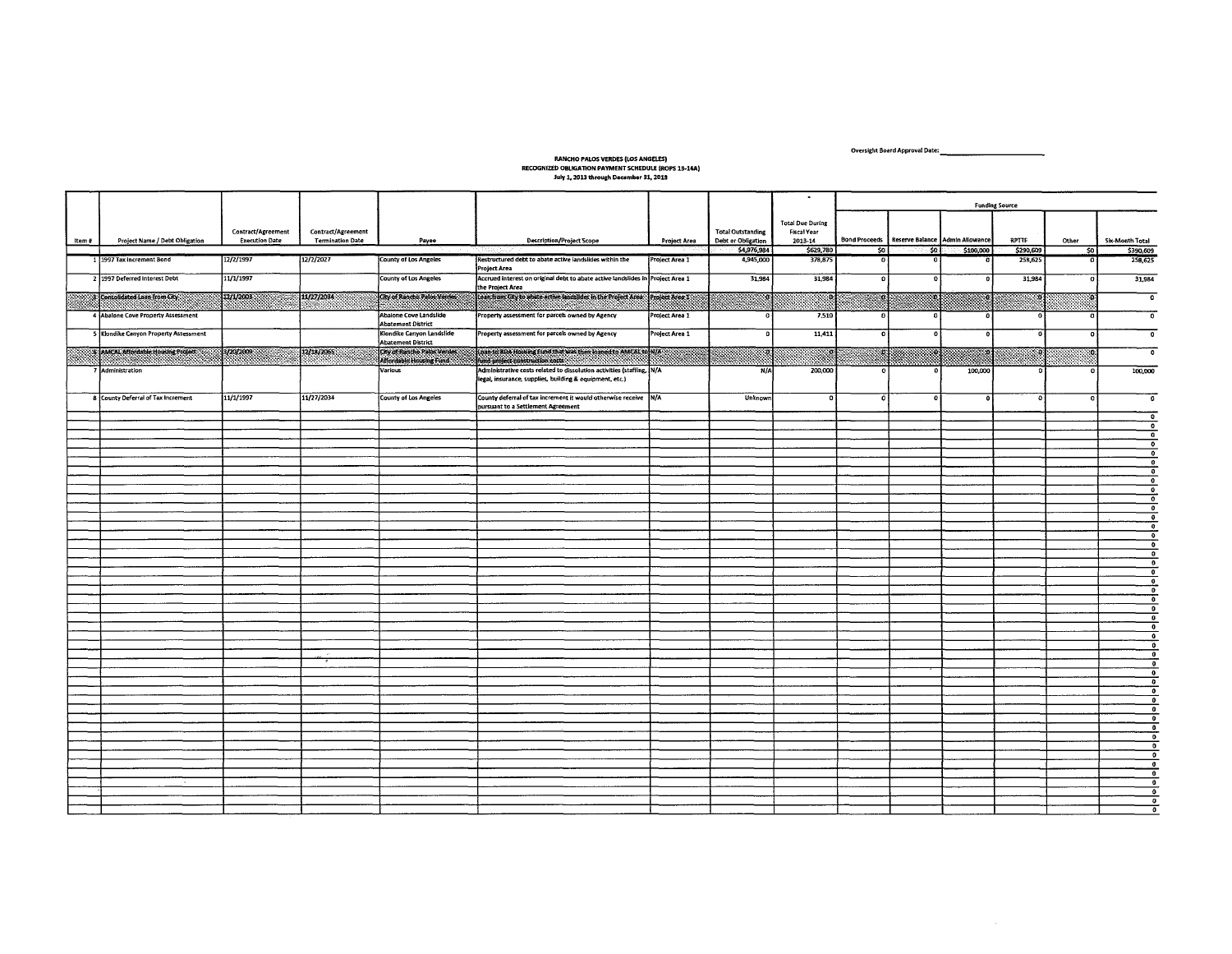#### RANCHO PALOS VERDES (LOS ANGELES)

 $\mathcal{L}^{\mathcal{L}}$  ,  $\mathcal{L}^{\mathcal{L}}$  ,  $\mathcal{L}^{\mathcal{L}}$  ,  $\mathcal{L}^{\mathcal{L}}$ 

#### $\emph{Pursuant to Health and Safety Code section 34186 (a)}$

#### PRIOR PERIOD ESTIMATED OBLIGATIONS vs. ACTUAL PAYMENTS RECOGNtZED OBUGATION PAYMENT SCHEDULE (RaPS II)

#### .JuIy 1. 2012 throuch December 31. 2012

|  | July 1, 2012 through December 31, 2012<br>$\bullet$ |                                                 |                                                                                |                |          |              |          |                      |                        |        |                        |          |           |                      |          |        |
|--|-----------------------------------------------------|-------------------------------------------------|--------------------------------------------------------------------------------|----------------|----------|--------------|----------|----------------------|------------------------|--------|------------------------|----------|-----------|----------------------|----------|--------|
|  |                                                     |                                                 |                                                                                |                |          |              |          |                      |                        |        |                        |          |           |                      |          |        |
|  |                                                     |                                                 |                                                                                |                |          | <b>LMIHF</b> |          | <b>Bond Proceeds</b> | <b>Reserve Balance</b> |        | <b>Admin Allowance</b> |          | RPTTF     |                      | Other    |        |
|  |                                                     |                                                 |                                                                                |                |          | Actual       |          | Actual               |                        | Actual |                        | Actual   |           | Actual               |          | Actual |
|  | <b>Item #</b> Project Name / Debt Obligation        | Payee                                           | <b>Description/Project Scope</b>                                               | Project Area   | Estimate |              | Estimate |                      | Estimate               |        | Estimate               |          | Estimate  |                      | Estimate |        |
|  |                                                     |                                                 | Restructured debt to abate active landslides within the                        | Project Area 1 | ∶soi     | `\$o ∫       | \$o      | so j                 | so I                   | \$0    | \$110,818              | \$44,868 | \$681,528 | \$649,545<br>246,625 | so l     | \$0    |
|  | 1 1997 Tax Increment Bond                           | County of Los Angeles                           | Project Area                                                                   |                |          |              |          |                      |                        |        |                        |          | 246,625   |                      |          |        |
|  | 2 1997 Deferred Interest Debt                       | County of Los Angeles                           | Accrued interest on original debt to abate active landslides in Project Area 1 |                |          |              |          |                      |                        |        |                        |          | 434,903   | 402,920              |          |        |
|  |                                                     |                                                 | the Project Area                                                               |                |          |              |          |                      |                        |        |                        |          |           |                      |          |        |
|  | 3 Consolidated Loan from City                       | City of Rancho Palos Verdes                     | Loan from City to abate active landslides in the Project Area Project Area 1   |                |          |              |          |                      |                        |        |                        |          |           |                      |          |        |
|  |                                                     |                                                 |                                                                                |                |          |              |          |                      |                        |        |                        |          |           |                      |          |        |
|  | 4 Abalone Cove Property Assessment                  | Abalone Cove Landslide                          | Property assessment for parcels owned by Agency                                | Project Area 1 |          |              |          |                      |                        |        |                        |          |           |                      |          |        |
|  |                                                     | Abatement District<br>Klondike Canyon Landslide | Property assessment for parcels owned by Agency                                | Project Area 1 |          |              |          |                      |                        |        |                        |          |           |                      |          |        |
|  | 5 Nondike Canyon Property Assessment                | <b>Abatement District</b>                       |                                                                                |                |          |              |          |                      |                        |        |                        |          |           |                      |          |        |
|  | 6 AMCAL Affordable Housing Project                  | City of Rancho Palos Verdes                     | Loan to RDA Housing Fund that was then loaned to AMCAL to N/A                  |                |          |              |          |                      |                        |        |                        |          |           |                      |          |        |
|  |                                                     | Affordable Housing Fund                         | fund project construction costs                                                |                |          |              |          |                      |                        |        |                        |          |           |                      |          |        |
|  | 7 Administration                                    | <b>Various</b>                                  | Administrative costs related to dissolution activities (staffing, N/A          |                |          |              |          |                      |                        |        | 118,818                | 44,568   |           |                      |          |        |
|  |                                                     |                                                 | legal, insurance, supplies, building & equipment, etc.)                        |                |          |              |          |                      |                        |        |                        |          |           |                      |          |        |
|  | <b>8 County Deferral of Tax Increment</b>           | County of Los Angeles                           | County deferral of tax increment it would otherwise receive N/A                |                |          |              |          |                      |                        |        |                        |          |           |                      |          |        |
|  |                                                     |                                                 | ursuant to a Settlement Agreement                                              |                |          |              |          |                      |                        |        |                        |          |           |                      |          |        |
|  |                                                     |                                                 |                                                                                |                |          |              |          |                      |                        |        |                        |          |           |                      |          |        |
|  |                                                     |                                                 |                                                                                |                |          |              |          |                      |                        |        |                        |          |           |                      |          |        |
|  |                                                     |                                                 |                                                                                |                |          |              |          |                      |                        |        |                        |          |           |                      |          |        |
|  |                                                     |                                                 |                                                                                |                |          |              |          |                      |                        |        |                        |          |           |                      |          |        |
|  |                                                     |                                                 |                                                                                |                |          |              |          |                      |                        |        |                        |          |           |                      |          |        |
|  |                                                     |                                                 |                                                                                |                |          |              |          |                      |                        |        |                        |          |           |                      |          |        |
|  |                                                     |                                                 |                                                                                |                |          |              |          |                      |                        |        |                        |          |           |                      |          |        |
|  |                                                     |                                                 |                                                                                |                |          |              |          |                      |                        |        |                        |          |           |                      |          |        |
|  |                                                     |                                                 |                                                                                |                |          |              |          |                      |                        |        |                        |          |           |                      |          |        |
|  |                                                     |                                                 |                                                                                |                |          |              |          |                      |                        |        |                        |          |           |                      |          |        |
|  |                                                     |                                                 |                                                                                |                |          |              |          |                      |                        |        |                        |          |           |                      |          |        |
|  |                                                     |                                                 |                                                                                |                |          |              |          |                      |                        |        |                        |          |           |                      |          |        |
|  |                                                     |                                                 |                                                                                |                |          |              |          |                      |                        |        |                        |          |           |                      |          |        |
|  |                                                     |                                                 |                                                                                |                |          |              |          |                      |                        |        |                        |          |           |                      |          |        |
|  |                                                     |                                                 |                                                                                |                |          |              |          |                      |                        |        |                        |          |           |                      |          |        |
|  |                                                     |                                                 |                                                                                |                |          |              |          |                      |                        |        |                        |          |           |                      |          |        |
|  |                                                     |                                                 |                                                                                |                |          |              |          |                      |                        |        |                        |          |           |                      |          |        |
|  |                                                     |                                                 |                                                                                |                |          |              |          |                      |                        |        |                        |          |           |                      |          |        |
|  |                                                     |                                                 |                                                                                |                |          |              |          |                      |                        |        |                        |          |           |                      |          |        |
|  |                                                     |                                                 |                                                                                |                |          |              |          |                      |                        |        |                        |          |           |                      |          |        |
|  |                                                     |                                                 |                                                                                |                |          |              |          |                      |                        |        |                        |          |           |                      |          |        |
|  |                                                     |                                                 |                                                                                |                |          |              |          |                      |                        |        |                        |          |           |                      |          |        |
|  |                                                     |                                                 |                                                                                |                |          |              |          |                      |                        |        |                        |          |           |                      |          |        |
|  |                                                     |                                                 |                                                                                |                |          |              |          |                      |                        |        |                        |          |           |                      |          |        |
|  |                                                     |                                                 |                                                                                |                |          |              |          |                      |                        |        |                        |          |           |                      |          |        |
|  |                                                     |                                                 |                                                                                |                |          |              |          |                      |                        |        |                        |          |           |                      |          |        |
|  |                                                     |                                                 |                                                                                |                |          |              |          |                      |                        |        |                        |          |           |                      |          |        |
|  |                                                     |                                                 |                                                                                |                |          |              |          |                      |                        |        |                        |          |           |                      |          |        |
|  |                                                     |                                                 |                                                                                |                |          |              |          |                      |                        |        |                        |          |           |                      |          |        |
|  |                                                     |                                                 |                                                                                |                |          |              |          |                      |                        |        |                        |          |           |                      |          |        |
|  |                                                     |                                                 |                                                                                |                |          |              |          |                      |                        |        |                        |          |           |                      |          |        |
|  |                                                     |                                                 |                                                                                |                |          |              |          |                      |                        |        |                        |          |           |                      |          |        |
|  |                                                     |                                                 |                                                                                |                |          |              |          |                      |                        |        |                        |          |           |                      |          |        |
|  |                                                     |                                                 |                                                                                |                |          |              |          |                      |                        |        |                        |          |           |                      |          |        |
|  |                                                     |                                                 |                                                                                |                |          |              |          |                      |                        |        |                        |          |           |                      |          |        |
|  |                                                     |                                                 |                                                                                |                |          |              |          |                      |                        |        |                        |          |           |                      |          |        |
|  |                                                     |                                                 |                                                                                |                |          |              |          |                      |                        |        |                        |          |           |                      |          |        |
|  |                                                     |                                                 |                                                                                |                |          |              |          |                      |                        |        |                        |          |           |                      |          |        |
|  |                                                     |                                                 |                                                                                |                |          |              |          |                      |                        |        |                        |          |           |                      |          |        |
|  |                                                     |                                                 |                                                                                |                |          |              |          |                      |                        |        |                        |          |           |                      |          |        |
|  |                                                     |                                                 |                                                                                |                |          |              |          |                      |                        |        |                        |          |           |                      |          |        |
|  |                                                     |                                                 |                                                                                |                |          |              |          |                      |                        |        |                        |          |           |                      |          |        |
|  |                                                     |                                                 |                                                                                |                |          |              |          |                      |                        |        |                        |          |           |                      |          |        |
|  |                                                     |                                                 |                                                                                |                |          |              |          |                      |                        |        |                        |          |           |                      |          |        |
|  |                                                     |                                                 |                                                                                |                |          |              |          |                      |                        |        |                        |          |           |                      |          |        |
|  |                                                     |                                                 |                                                                                |                |          |              |          |                      |                        |        |                        |          |           |                      |          |        |
|  |                                                     |                                                 |                                                                                |                |          |              |          |                      |                        |        |                        |          |           |                      |          |        |
|  |                                                     |                                                 |                                                                                |                |          |              |          |                      |                        |        |                        |          |           |                      |          |        |